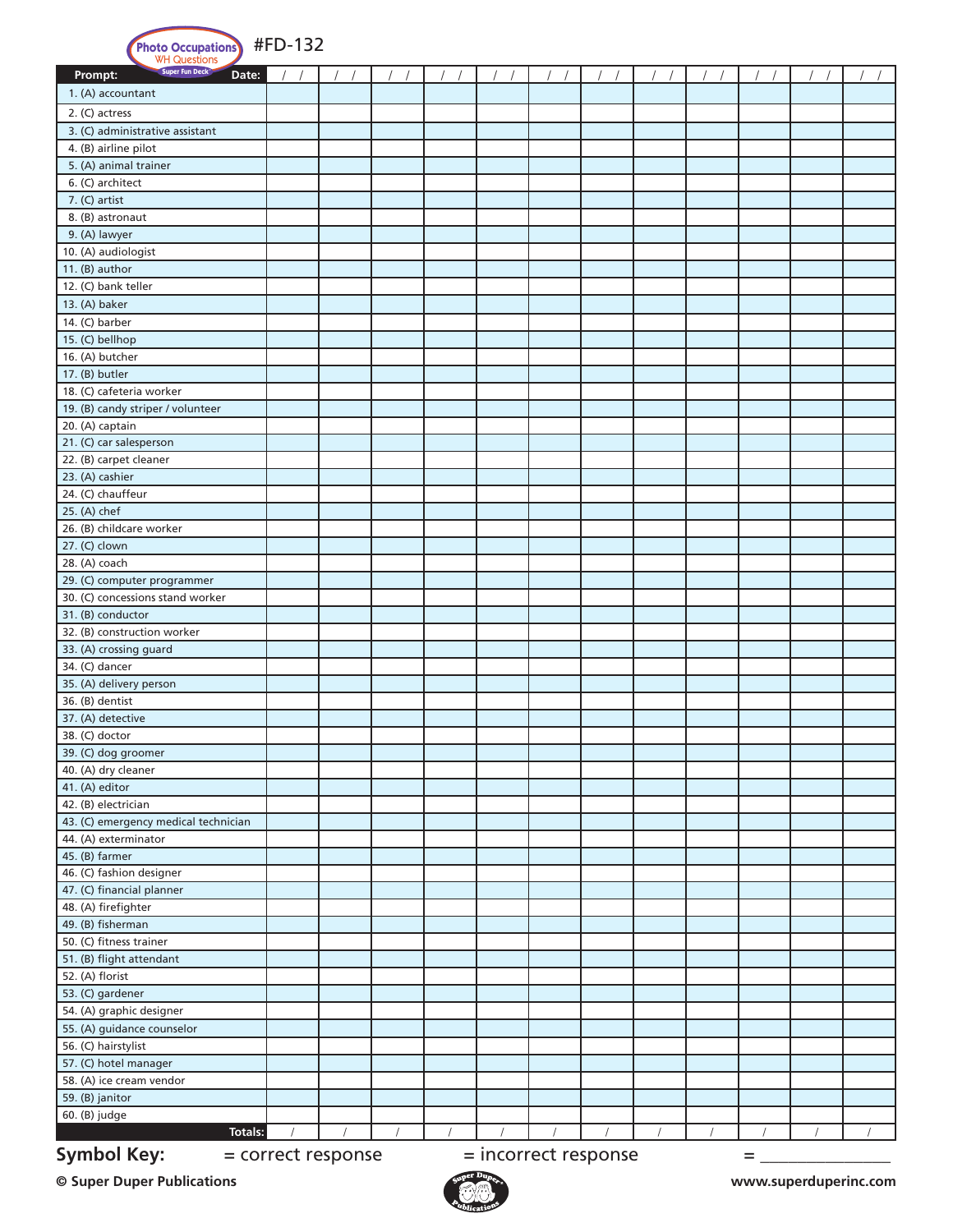| tions <sup>)</sup> | #FD-132 |
|--------------------|---------|
|--------------------|---------|

| <b>Photo Occupations</b>                                              | #FD-132 |  |          |  |  |  |  |          |  |  |  |
|-----------------------------------------------------------------------|---------|--|----------|--|--|--|--|----------|--|--|--|
| Super Fun Deck<br>Prompt:<br>Date:                                    |         |  |          |  |  |  |  |          |  |  |  |
| 61. (C) librarian                                                     |         |  |          |  |  |  |  |          |  |  |  |
| 62. (B) lifeguard                                                     |         |  |          |  |  |  |  |          |  |  |  |
| 63. (B) locksmith                                                     |         |  |          |  |  |  |  |          |  |  |  |
| 64. (A) lumberjack                                                    |         |  |          |  |  |  |  |          |  |  |  |
| 65. (C) machinist                                                     |         |  |          |  |  |  |  |          |  |  |  |
| 66. (B) maid                                                          |         |  |          |  |  |  |  |          |  |  |  |
| 67. (C) mail carrier                                                  |         |  |          |  |  |  |  |          |  |  |  |
| 68. (A) makeup artist                                                 |         |  |          |  |  |  |  |          |  |  |  |
| 69. (C) marine biologist                                              |         |  |          |  |  |  |  |          |  |  |  |
| 70. (B) mechanic                                                      |         |  |          |  |  |  |  |          |  |  |  |
| 71. (C) meter reader                                                  |         |  |          |  |  |  |  |          |  |  |  |
| 72. (B) miner                                                         |         |  |          |  |  |  |  |          |  |  |  |
| 73. (A) massage therapist                                             |         |  |          |  |  |  |  |          |  |  |  |
| 74. (A) model                                                         |         |  |          |  |  |  |  |          |  |  |  |
| 75. (B) mover                                                         |         |  |          |  |  |  |  |          |  |  |  |
| 76. (C) musician                                                      |         |  |          |  |  |  |  |          |  |  |  |
| 77. (B) nanny                                                         |         |  |          |  |  |  |  |          |  |  |  |
| 78. (C) occupational therapist                                        |         |  |          |  |  |  |  |          |  |  |  |
| 79. (A) operator                                                      |         |  |          |  |  |  |  |          |  |  |  |
| 80. (B) optometrist                                                   |         |  |          |  |  |  |  |          |  |  |  |
| 81. (C) painter                                                       |         |  |          |  |  |  |  |          |  |  |  |
| 82. (A) pharmacist                                                    |         |  |          |  |  |  |  |          |  |  |  |
| 83. (A) photographer<br>84. (B) physical therapist                    |         |  |          |  |  |  |  |          |  |  |  |
| 85. (B) plumber                                                       |         |  |          |  |  |  |  |          |  |  |  |
| 86. (C) police officer                                                |         |  |          |  |  |  |  |          |  |  |  |
| 87. (B) politician                                                    |         |  |          |  |  |  |  |          |  |  |  |
| 88. (C) principal                                                     |         |  |          |  |  |  |  |          |  |  |  |
| 89. (A) professor                                                     |         |  |          |  |  |  |  |          |  |  |  |
| 90. (C) real estate agent                                             |         |  |          |  |  |  |  |          |  |  |  |
| 91. (B) receptionist                                                  |         |  |          |  |  |  |  |          |  |  |  |
| 92. (A) referee                                                       |         |  |          |  |  |  |  |          |  |  |  |
| 93. (A) reporter                                                      |         |  |          |  |  |  |  |          |  |  |  |
| 94. (B) rock star                                                     |         |  |          |  |  |  |  |          |  |  |  |
| 95. (A) roofer                                                        |         |  |          |  |  |  |  |          |  |  |  |
| 96. (B) salesperson                                                   |         |  |          |  |  |  |  |          |  |  |  |
| 97. (C) scientist                                                     |         |  |          |  |  |  |  |          |  |  |  |
| 98. (B) sculptor                                                      |         |  |          |  |  |  |  |          |  |  |  |
| 99. (A) seamstress                                                    |         |  |          |  |  |  |  |          |  |  |  |
| 100. (B) singer                                                       |         |  |          |  |  |  |  |          |  |  |  |
| 101. (C) soccer player                                                |         |  |          |  |  |  |  |          |  |  |  |
| 102. (C) soldier                                                      |         |  |          |  |  |  |  |          |  |  |  |
| 103. (B) speech-language pathologist                                  |         |  |          |  |  |  |  |          |  |  |  |
| 104. (A) bag boy                                                      |         |  |          |  |  |  |  |          |  |  |  |
| 105. (A) stockbroker                                                  |         |  |          |  |  |  |  |          |  |  |  |
| 106. (B) surgeon<br>107. (B) surveyor                                 |         |  |          |  |  |  |  |          |  |  |  |
| 108. (C) taxi driver                                                  |         |  |          |  |  |  |  |          |  |  |  |
| 109. (A) teacher                                                      |         |  |          |  |  |  |  |          |  |  |  |
| 110. (B) tour guide                                                   |         |  |          |  |  |  |  |          |  |  |  |
| 111. (A) TV anchor                                                    |         |  |          |  |  |  |  |          |  |  |  |
| 112. (A) veterinarian                                                 |         |  |          |  |  |  |  |          |  |  |  |
| 113. (B) server                                                       |         |  |          |  |  |  |  |          |  |  |  |
| 114. (A) warehouse worker                                             |         |  |          |  |  |  |  |          |  |  |  |
| 115. (C) weatherperson/ meteorologist                                 |         |  |          |  |  |  |  |          |  |  |  |
| 116. (B) web designer                                                 |         |  |          |  |  |  |  |          |  |  |  |
| 117. (B) wedding planner                                              |         |  |          |  |  |  |  |          |  |  |  |
| 118. (A) welder                                                       |         |  |          |  |  |  |  |          |  |  |  |
| 119. (C) X-ray technician                                             |         |  |          |  |  |  |  |          |  |  |  |
| 120. (C) zookeeper                                                    |         |  |          |  |  |  |  |          |  |  |  |
| <b>Totals:</b>                                                        |         |  | $\prime$ |  |  |  |  | $\prime$ |  |  |  |
| <b>Symbol Key:</b><br>= incorrect response<br>= correct response<br>= |         |  |          |  |  |  |  |          |  |  |  |